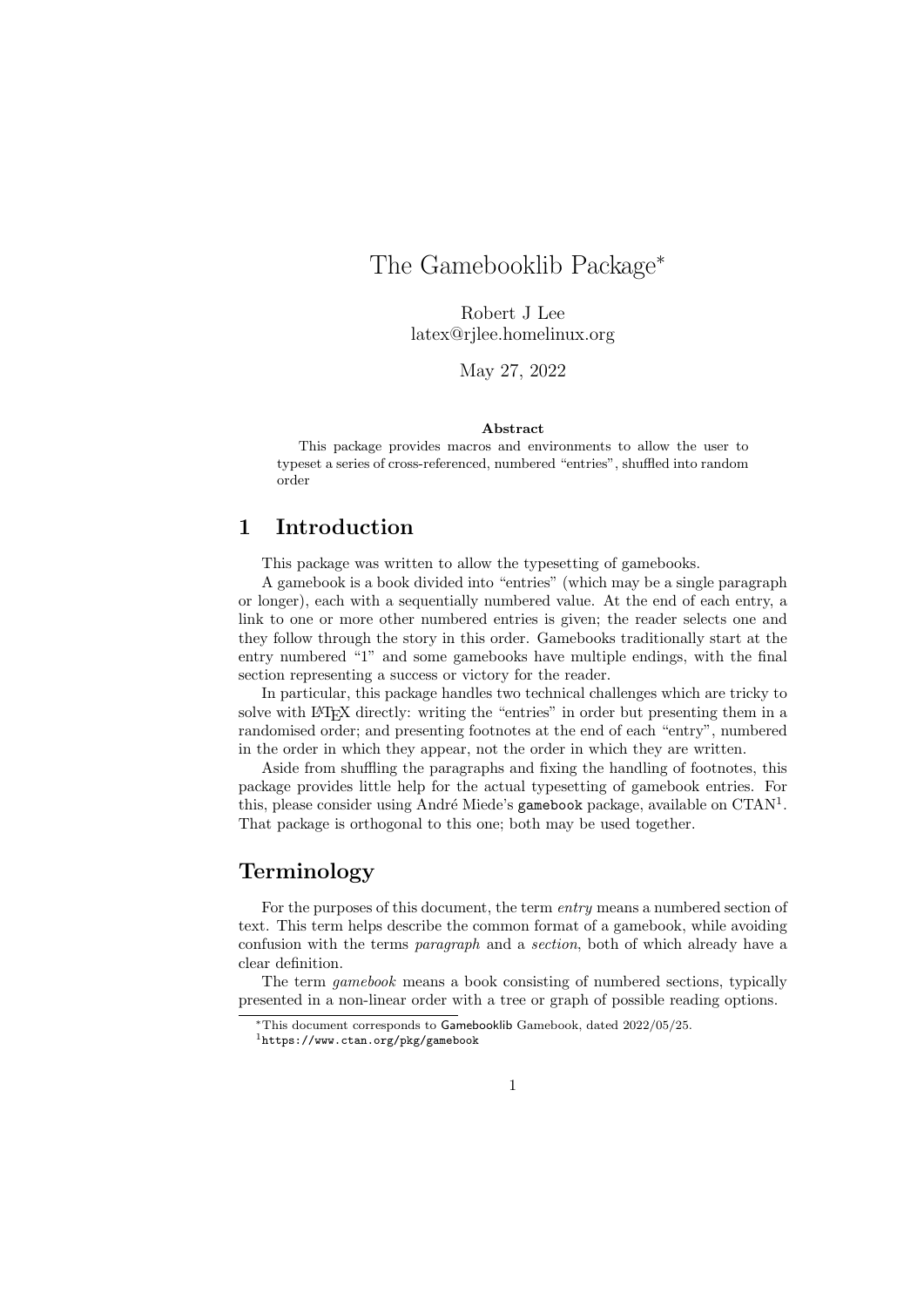## Usage

To load the class, use \usepackage[options]{gamebook}

The class options are described below; [footnotes, jukebox] is normally a good choice, although there are some limitations.

The user simply writes entries like this inside the document:

```
\begin{gentry}{codea}
This is the first entry
```
Turn to \turnto{codeb} \end{gentry}

```
\begin{gentry}[123]{codeb}[title]
This is the second and final entry.\par
To play again, turn to \turnto{codea}
\end{gentry}
```
% Output: \thegentries

Here, two entries are defined, and then output.

The first entry is given a label of gentry:codea, and the \turnto{codea} in the second entry generates a link back to that label.

As entry is a common term likely to conflict with other environments, the environment to declare an entry has been named gentry (gamebook entry) instead.

Sometimes it is convenient, when writing an entry, to give it a fixed index in the text. The first optional argument in the second entry  $-$  [123]  $-$  fixes the entry at that position during shuffling. This is implemented by iterating over each entry and swapping it with that index. Duplicates are not currently checked for, but they would not be lost; if two entries are defined with the same fixed index, one will end up somewhere else in the text.

The first and last entries are automatically fixed without needing to specify the optional number.

Specifying the optional number as a value greater than or equal to the number of entries, or less than 2, is not recommended. (Yes, this example used 123, which is beyond the number of entries. This was done to show the syntax).

The second optional argument is a title to be displayed alongside the numerical value.

Finally, the command \thegentries will output all entries defined so far, handling shuffling and footnotes.

 $\verb|\gentryheader| {counterIdx}{f(xedIdx}{\code}{t(title)}$ 

Users may also want to redefine \gentryheader to change how the entries are displayed. The initial version is quite basic and intended for debugging; users should use **\renewcommand** to change it to something more pleasant.

Here's one suggestion, using packages from CTAN. It works well if you have either a title, or at least 2 lines of text before the first paragraph break inside the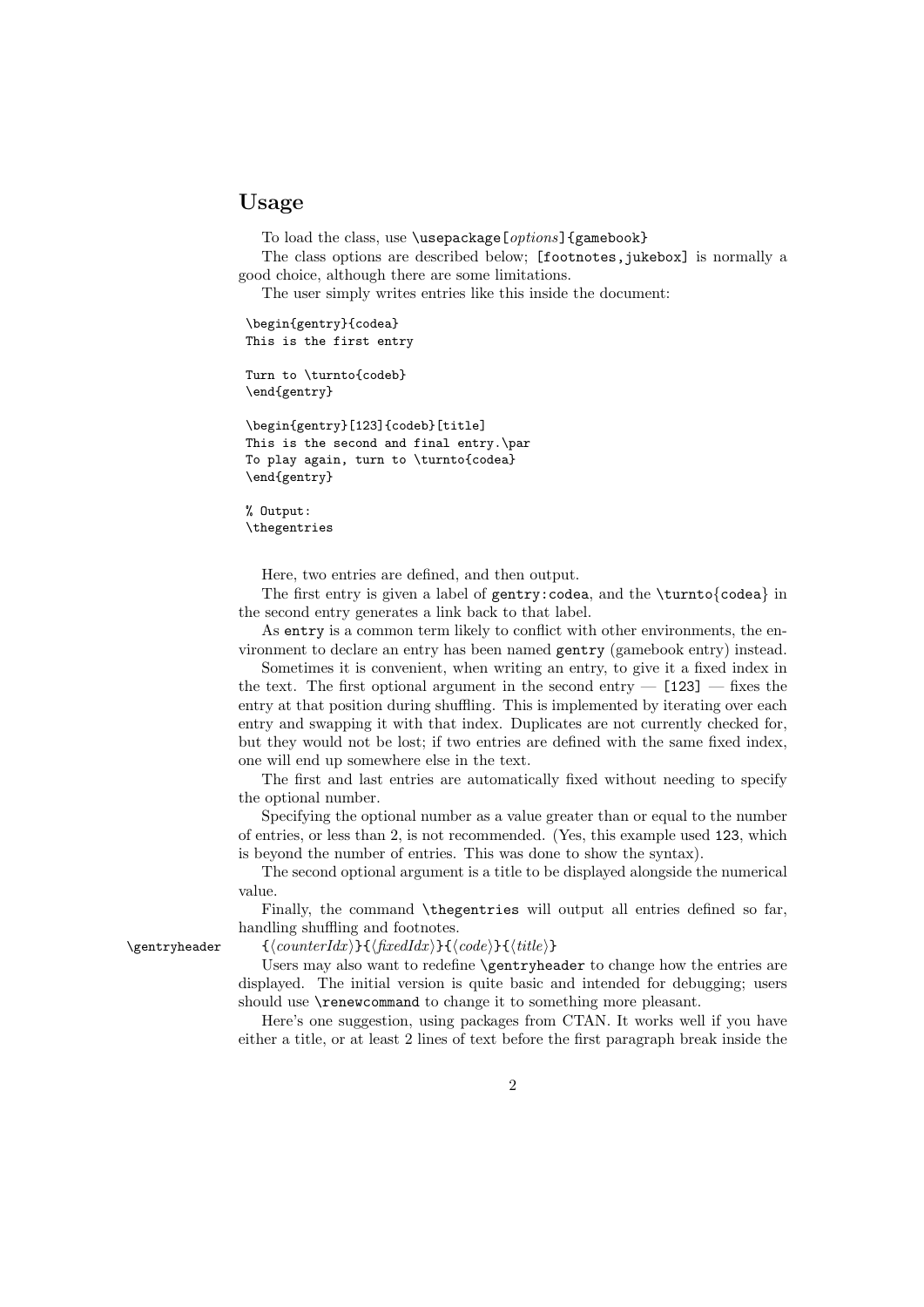gentry.

It also requires near the start of the document:

```
\usepackage{lettrine}
\usepackage{etoolbox}
\usepackage{color}
```
And this anywhere before \thegentries:

```
\renewcommand{\LettrineFontHook}{%
 \color[gray]{0.5}\fontfamily{ppl}\fontseries{bx}}
\renewcommand{\gentryheader}[4]{
\lettrine[lines=3,lhang=0.2,loversize=0.2]{\raisebox{0.1em}{#1}}%
     {\textbf{\Large\textbf{\raisebox{0.3em}{~#4}
    }}}%
     \ifstrempty{#1}{}{\linebreak\mbox{}~}}
```
On the last line,  $\mathcal{D}$  stops the  $\partial$  barindent space being ignored; the ∼ brings it back up to the expected spacing.

# Package options

These options can be specified as a comma-separated list to the \usepackage line.

footnote The footnote option causes LATEX to output footnotes at the end of each entry, or the end of each page, whichever comes first after the footnote mark.

There are some limitations, described below.

Support for other packages that affect footnotes is limited. If using hyperref, it is recommended to pass [hyperfootnotes=false] to avoid broken links.

jukebox Use the Jukebox Index shuffling algorithm<sup>2</sup>. This is slightly slower, but tends to reduce the number of times you get a "turn to " instrution referencing the next (or previous) entry in the original order, by modifying the shuffle to ensure that adjacent gentries in the input have much less chance of being adjacent in the final document. jukebox requires a LATEX  $2 \epsilon$  that supports **\numexpr**, and a minimum of 6 gentries. If fewer than 6 gentry environments are supplied before \thegentries, this option will only log a warning in verbose mode.

> The jukebox option guarantees no more adjacent entries than without the option, for a given seed value; it may not eliminate them completely unless the number of entries is large. The performance is linear to the number of entries.

noshuffle In general, it's easier to write gamebooks in a more linear fashion, in which related entries are kept together. But this is much less fun to play, as it's too easy for the reader to simply read the adjacent eentries to decide what to do. For this reason,

<sup>2</sup>https://github.com/robertjlee/jukeboxshuffle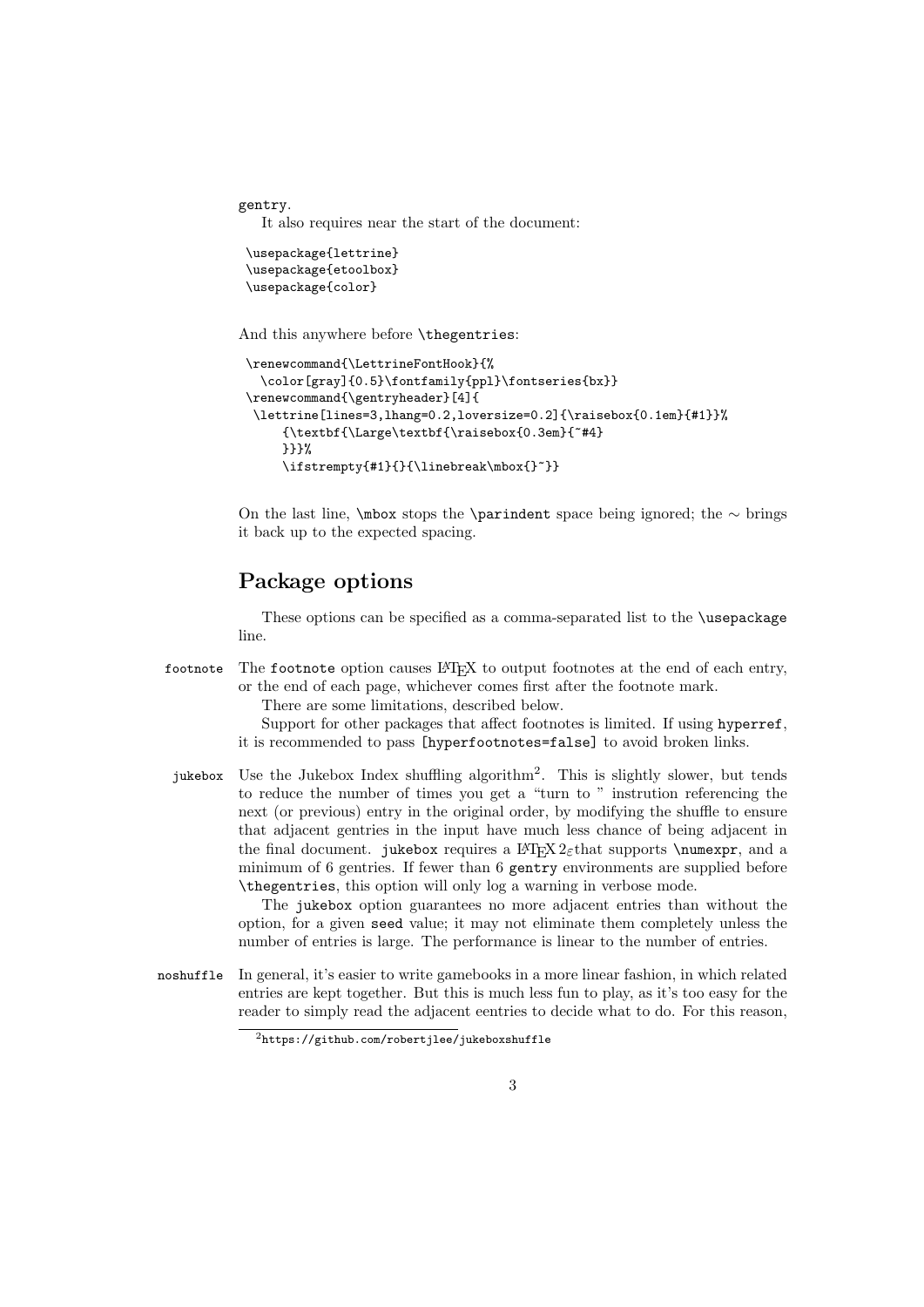this package shuffles the output entries by default. The first and last entries are never shuffled.

Sometimes, perhaps for proofreading, you may not want the entries to be shuffled. In this case, you can use the noshuffle option.

- verbose This macro causes the package to output information messages about what it's doing to the log file. This is not generally too useful, but it does include a mapping of the original paragraph indexes to their sorted positons, which may be useful to keep for handling proofreading corrections.
- endpage Puts the last entry on a page on its own. This typically produces a better "winning" feel for reaching the last entry, but it can also produce documents with ugly spacing, so it's recommended to try it each way and see which works better for your text.
	- seed It's suggested that users specify a value for "seed" for stable builds, by adding the following before including this package: \usepackage[seed=123]{lcg}

### Footnotes

When typesetting a gamebook with footnotes, it is confusing if they migrate to the bottom of each page, as the footnote becomes visually detached from the entry to which it relates. Some effort has been taken to ensure that footnotes can be typeset at the bottom of the page on which the mark appears, or the bottom of each entry, whichever comes first.

However, this implementation has some limitations:

- Footnotes are not expanded until they are typeset.
- As a consequence, attaching one footnote to another with the use of \footnotemark within a \footnote argument will not advance the counter in time, so \footnotetext may not behave as you expect unless it is also set inside the first footnote's text.
- Footnotes at the end of the page will not be broken across pages. Putting sufficient text into footnotes will cause the page to overflow.
- Where the footnote mark appears at the very end of a page, the footnote text may be set at the top of the subsequent page. TEX is asked not to break the page there, but this influence is limited. It may be possible for the author to avoid this, eg by adding a rubber length to the interline spacing (it may be easier to simply choose a different seed value for the lcg package to reshuffle).
- $\bullet\,$  If you have a lot of rubber space in the text, or variably-sized items, LATEX may expand the footnote at the end of the entry before it works out where to put the page break. In this case, the footnote will appear on the wrong page. The macro \noentryfoot is provided to allow the author to fix this case.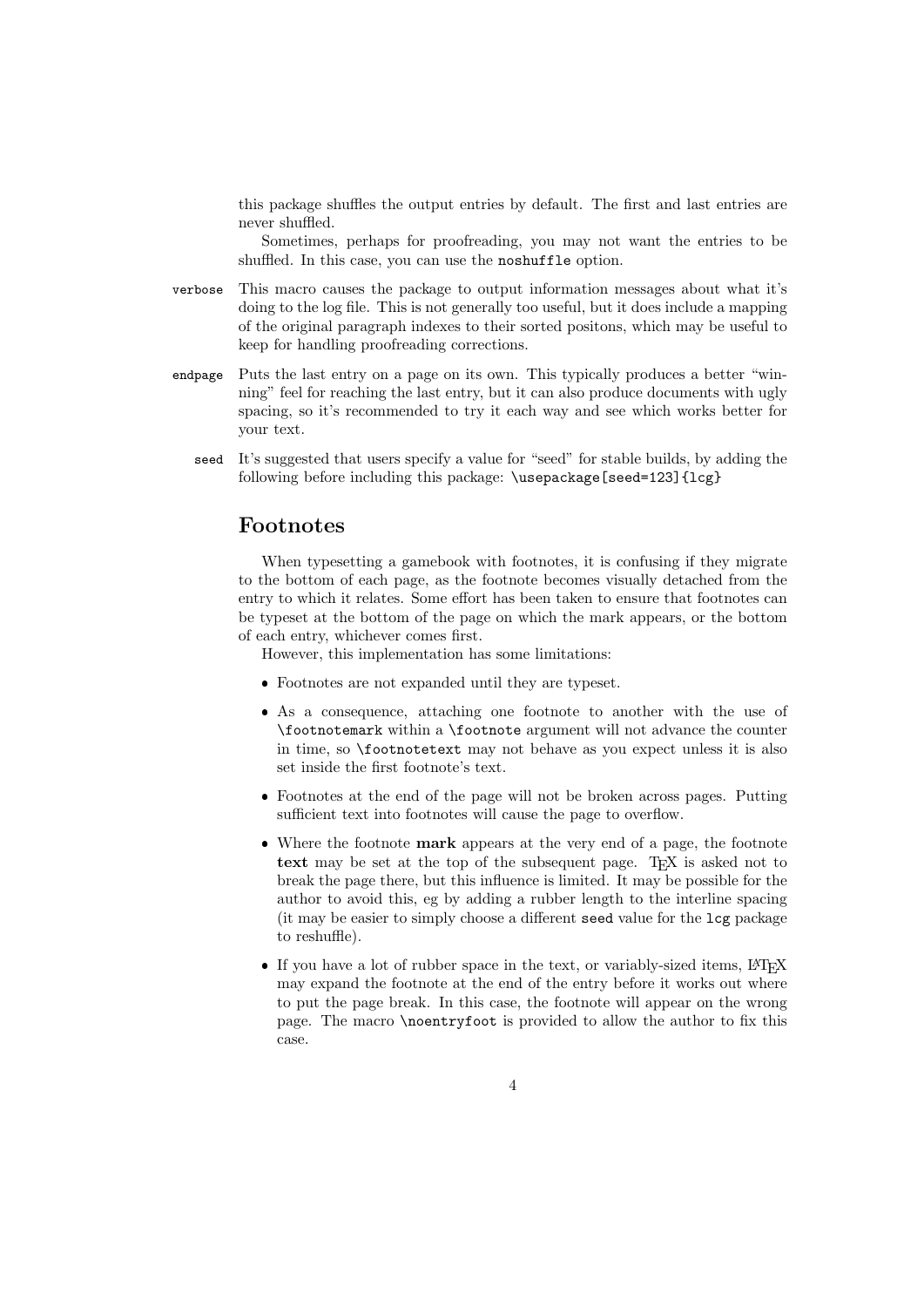- Support for other footnotes packages may be limited and the behaviour of packages like footnote, endnotes, footmisx, fnote, dblfnote etc may be affected.
- If using the hyperref package, it is recommended to pass the option hyperfootnotes=false to that package, as the footnote links will be incorrect.
- $\bullet\,$  The package uses TEX \marks to indicate which footnotes should appear on each page. Because T<sub>E</sub>X supports only one set of marks, this would break any other package or usage of \mark while a gamebook was being output.
- Because \mark does not escape a floating environment, such as minipage, it is likely that this footnote implementation will not work as expected if the gamebook or \footnote is set in a minipage or similar.
- Each footnote is evaluated in a group. Just conceivably, this might affect the behaviour of some macros that affect the document beyond the footnote.
- We rely on some non-"public" macros, such as \@mpfn and \@footnotetext defined by LATEX standard document classes. Other document classes may override these, which would override this package's footnotes too.

For this reason, the improved footnote handling is only enabled if you pass the footnote option, and only while the environment is active.

# Implementation

1 \ProvidesPackage{gamebooklib}[2022/05/25 Gamebook by R Lee latex@rjlee.homelinux.org]

We need  $\text{LATEX } 2<sub>\epsilon</sub>$ , for the extra token registers. 2 \NeedsTeXFormat{LaTeX2e}[1994/06/01]

verbose The package option verbose enables detailed logging. Logging is via the macro \gamebook@info, which throws away detail messages unless the verbose option is given.

```
3 \newcommand{\gamebook@info}[1]{}%
```

```
4 \DeclareOption{verbose}{%
```
- 5 \renewcommand{\gamebook@info}[1]{\PackageInfo{gamebooklib}{#1}}%
- 6 \gamebook@info{Gamebook Library package is logging}}%
- endpage The endpage option puts the last entry on its own page. This can work better when the last entry is about a page long, and also the final "winning" entry of the gamebook.

```
7 \newcommand\gamebook@beforelast{}
8 \DeclareOption{endpage}{%
9 \renewcommand\gamebook@beforelast{\eject}%
10 }%
```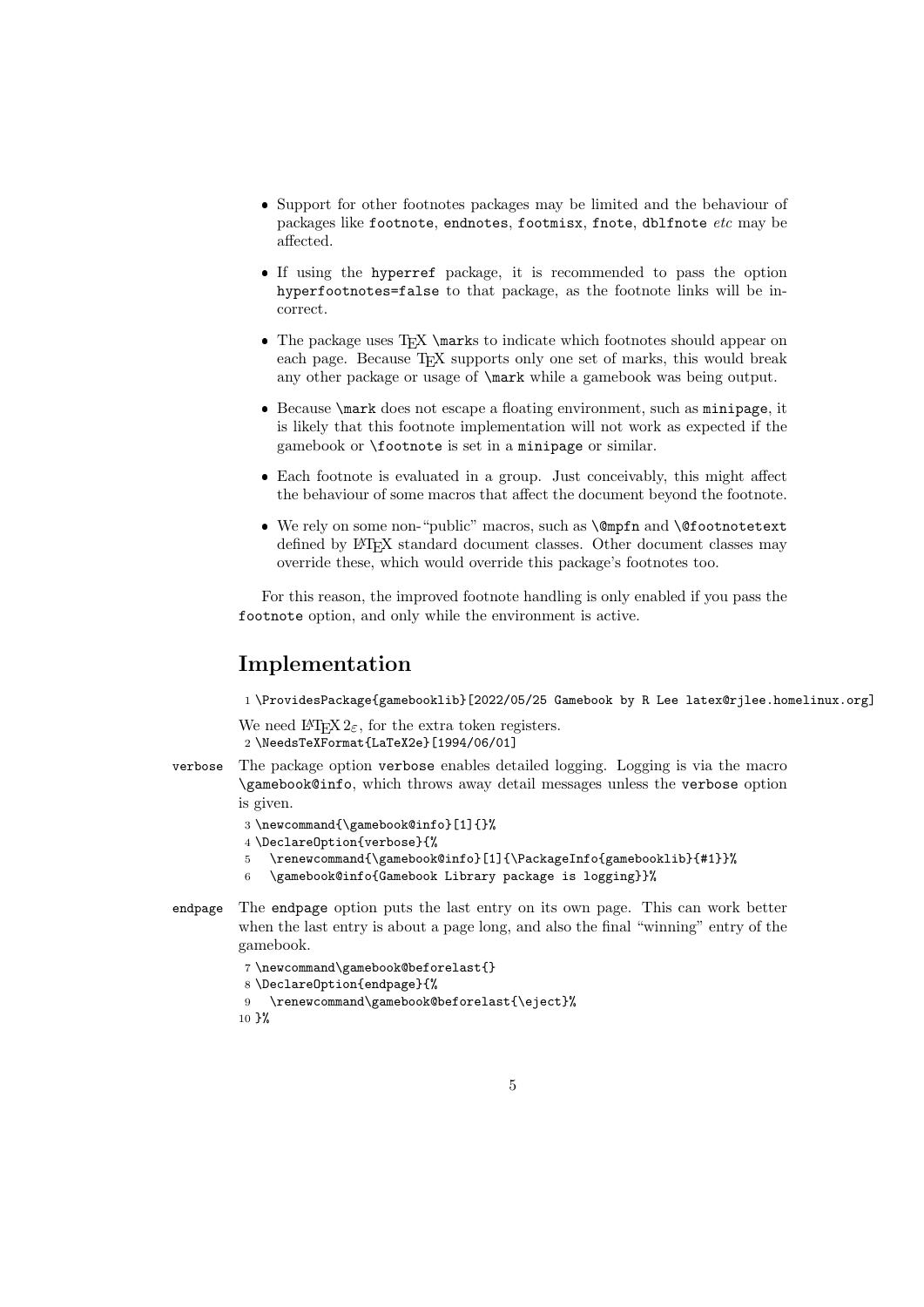```
jukebox The jukebox option defines the \gamebox@jukebox macro; while the macro does
           nothing, \ifcsname can then be used to determine if the option was set.
           11 \DeclareOption{jukebox}{%
           12 \newcommand\gamebook@jukebox{}%
           13 \gamebook@info{Gamebook Library to perform jukebox index reshuffle
           14 pass}%
           15 }%
footnote The footnote option enables our footnote processing, to throw out footnotes at
           the end of each gentry so that they don't appear to be against subsequent entries
           for that page.
              This is genearlly recommended, unless you have a reason to turn it off (such as
           a conflicting package). It's disabled by default because it could cause unexpected
           faults.
           16 \def\if@gamebook@footnotes{\iffalse}
           17 \DeclareOption{footnote}{%
           18 \gdef\if@gamebook@footnotes{\iftrue}%
           19 \gamebook@info{Gamebook Library footnotes per gamebook entry}%
           20 }%
noshuffle
           21 \def\if@gamebook@shuffle{\iftrue}
           22 \DeclareOption{noshuffle}{%
           23 \gdef\if@gamebook@shuffle{\iffalse}%
           24 \gamebook@info{Gamebook Library entries output in order}%
           25 }%
     seed All unknown options are passed to lcg, as it's our only dependency with options.
           26 \DeclareOption*{%
           27 \PassOptionsToClass{\CurrentOption}{lcg}%
           28 }%
           29 \ProcessOptions\relax%
           We need to capture environment contents
           30 \RequirePackage{environ}%
           Macroswap: used to swap the commands that evaluate the macros
           31 \RequirePackage{macroswap}%
           Ifthen makes branching and loops a little easier
           32 \RequirePackage{ifthen}
           LCG: random numbers for the shuffle
           33 \RequirePackage{lcg}%
           Silence is used to suppress a warning from lcg that gamebook is not wasting
           counter registers. debrief ensures that the user is at least told than warnings
           were suppressed.
              To see the warnings, put the following line before \usepackage{gamebook}:
              \usepackage[debrief,showwarnings]{silence}:
           34 \RequirePackage[debrief]{silence}%
```

```
6
```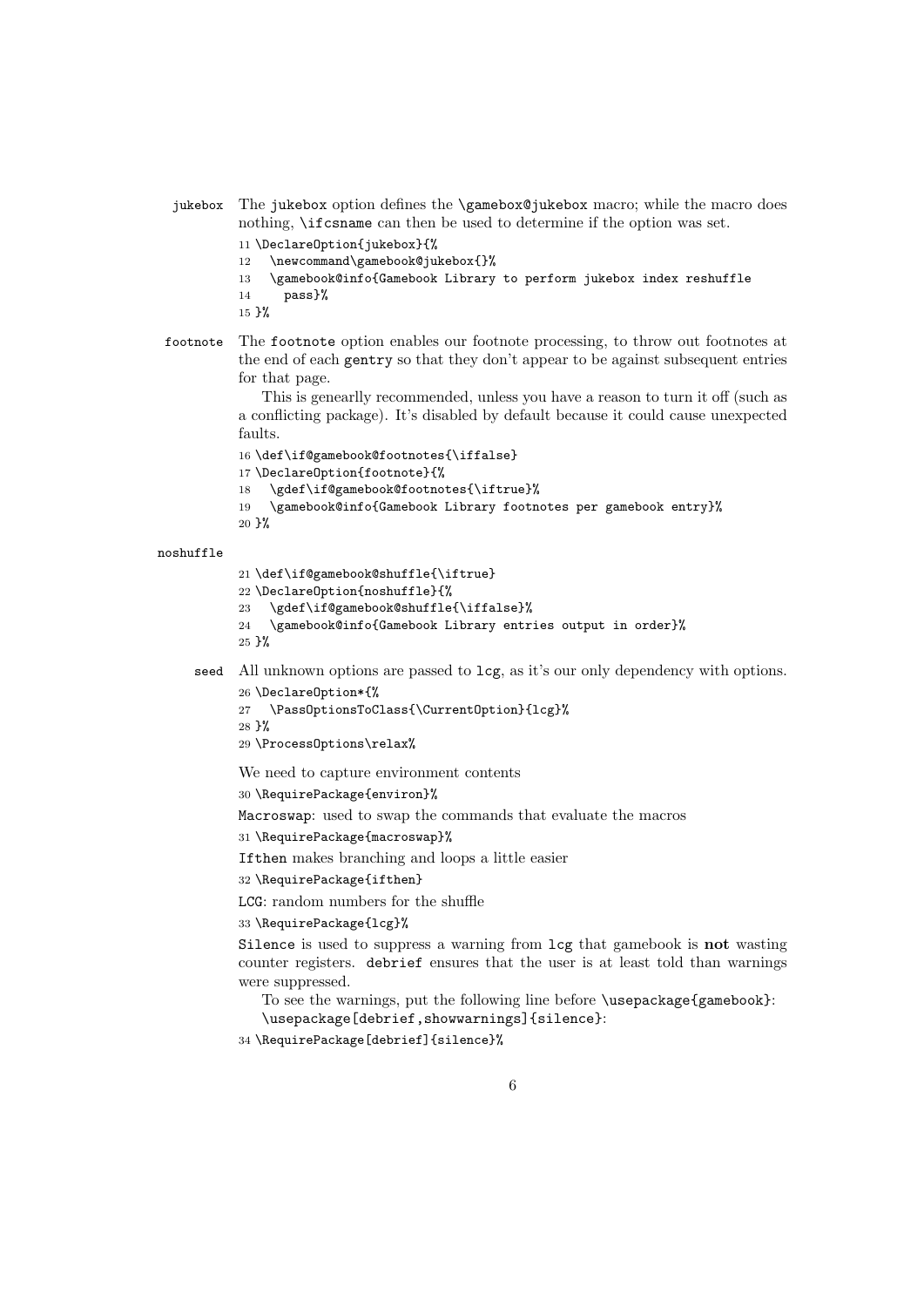Let's count the entries we're reading in so we can build up token registers. 35 \newcounter{gentryctr}%

```
36 \setcounter{gentryctr}{0}%
```

```
gentry [\langle \text{fixedIdx} \rangle] \{ \langle \text{code} \rangle \} [\langle \text{title} \rangle] First, we need to parse the optional arguments.
                 When we say \begin{array}{c} \text{When we say } \begin{array}{c} \text{When we say } \end{array} \end{array}redefine \gentry to take an optional argument and delegate to \@gentry
```
37 \newcommand{\gentry}[1][]{\@gentry{#1}}%

\gentry just makes the first argument mandatory.

NB: If you define two entries with the same code, LAT<sub>EX</sub> will print out a "multiply defined" label warning.

```
38 \newenvironment{@gentry}[2]{%
```

```
39 \xdef\gentryidx{#1}%
40 \xdef\gentrycode{#2}%
41 \@@gentry%
42 }{\ignorespacesandallpars%
43 \global\let\gentryidx\@undefined%
44 \global\let\gentrycode\@undefined%
45 \global\let\gentryidxu\@undefined%
46 \global\let\gentryidxs\@undefined%
47 }%
```
- gentryidx This can be used inside a gentry; it expands to the first optional argument of the gentry environment, which is either blank or the requested fixed index of the entry. To get the actual shuffled index, use **\gentryidxu**.
- gentrycode This can be used inside a gentry; it expands to the first mandatory argument of the gentry environment, which is the code for this entry (without the gentry: prefix).

\@@gentry then reads in the optional title argument, storing it in the \gentrytitle macro to supply the unsorted index number and the current entry's code respectively.

```
48 \newcommand{\@@gentry}[1][]{%
49 \def\gentrytitle{#1}%
50 \stepcounter{gentryctr}%
```
For fixed entries, define a macro to hold the requested index

51 \ifthenelse{\equal{\gentryidx}{}}{}{%

```
52 \expandafter\xdef\csname fixedat\arabic{gentryctr}%
53 \endcsname{\gentryidx}%
```
54 }%

```
55 \expandafter\global\expandafter\newtoks\expandafter{%
```

```
56 \csname paratok\arabic{gentryctr}\endcsname}{ }%
```
57 \Collect@Body\gentry@store%

This was supposed to discard any blank lines at the end of the gentry environment, but it still left odd spacing in the output somehow, and sometimes produced weird error messages about \inaccessible and \head. Removed for now.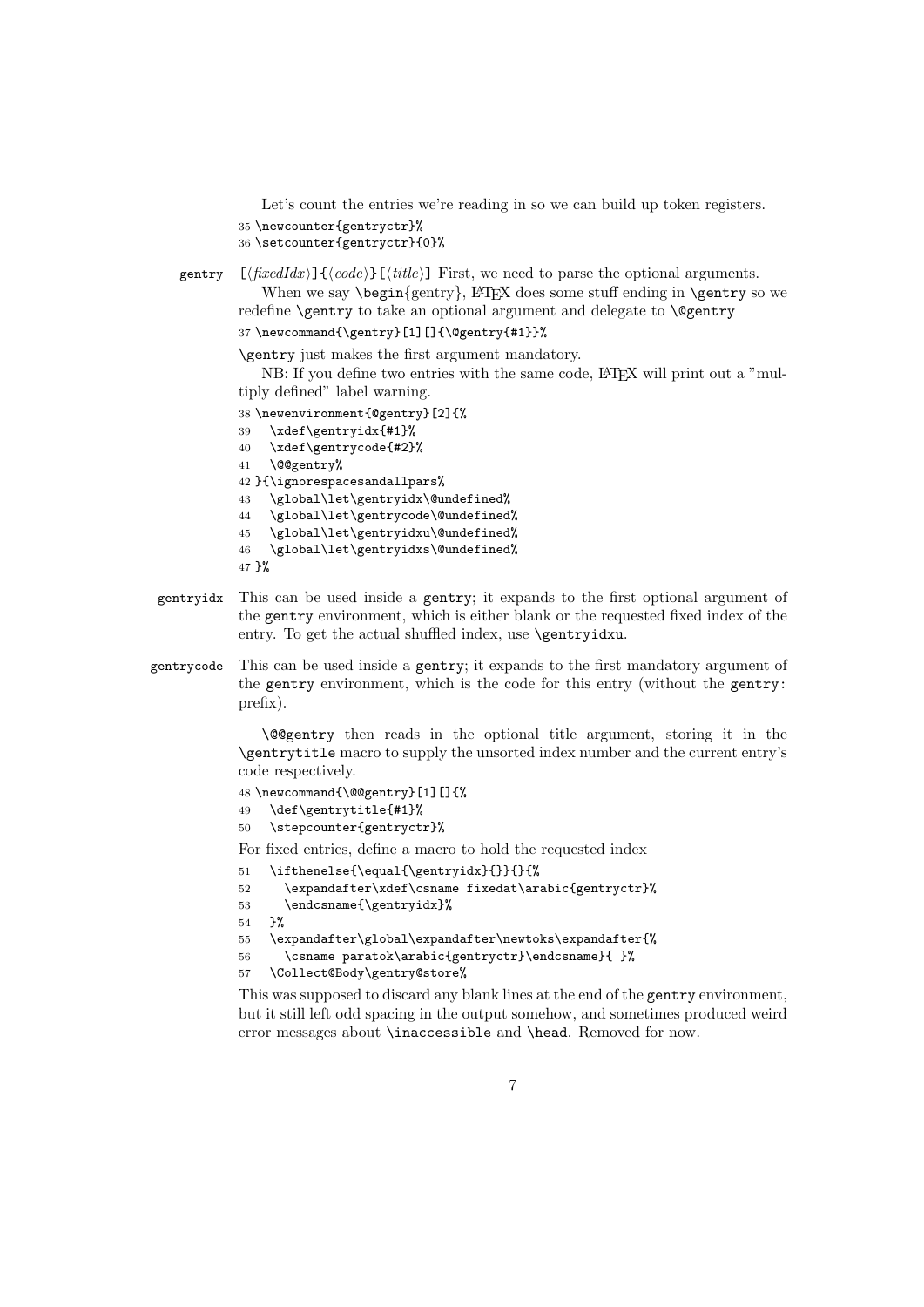#### 58 % \ignorespacesandallpars%

59 }

Store the collected environment contents for \thegentries to output: This uses the token register  $\qquad$ gentry $N$ , where  $N$  is the unsorted index of this entry. Later, we'll change the values of the  $N$  bit of  $\sqrt{\sqrt{N}}$  macros when we shuffle (the underlying token registers stay the same).

This relies on  $\ref{\gen{1}{}\}$  being expanded before this macro. The label gentry:\gentrycode is thus set to the current index of the final output entry.

60 \newcommand{\gentry@store}[1]{%

```
61 \edef\head{\noexpand\begingroup\noexpand\gentryheader%
```

```
62 {\arabic{gentryctr}}{\gentryidx}{\gentrycode}{\gentrytitle}%
```

```
63 \noexpand\label{gentry:\gentrycode}%
```
64 }%

65 \global\expandafter\csname paratok\arabic{gentryctr}\endcsname=%

Output the header, the environment token list, flush any footnotes (if applicable) then the inter-gentry footer.

```
66 \expandafter{\head #1%
```

```
67 \outputfootnotes@endgentry%
```

```
68 \gentryfooter\endgroup}%
69 }%
```
\gentry@footnotespergentry This macro is executed inside the gentry group and sets up the commands to be run to allow footnotes. It is only expanded if \if@gamebook@footnotes is true, ie the footnotes option is given.

70 \newcommand{\gentry@footnotespergentry}{}

\thegentries

This macro shuffles the entries as required, then expands to them in the correct order.

71 \newcommand{\thegentries}{%

This command is in a group so that the output routine resets.

The expansion of \gentry@footnotespergentry only happens if the footnote option was given; it sets up the output routine while the gamebook is running.

72 \begingroup%

### 73 \if@gamebook@footnotes\gentry@footnotespergentry\fi%

To begin, let's record the number of entries. This may come in useful. Note that you can use this macro in the gentry environment, because that's not been expanded yet.

#### 74 \xdef\gentrycount{\arabic{gentryctr}}%

The next thing is to perform some surgery on LCG. This cuts out an **annoving** warning, hopefully more reliably than replacing the definition of \p@stkeysr@nd. The warning is simply that this package doesn't waste another counter every time it changes the random limits (which happens a lot during the Fisher-Yates shuffle):

75 \WarningFilter{lcg}{Using an already existing counter rand}%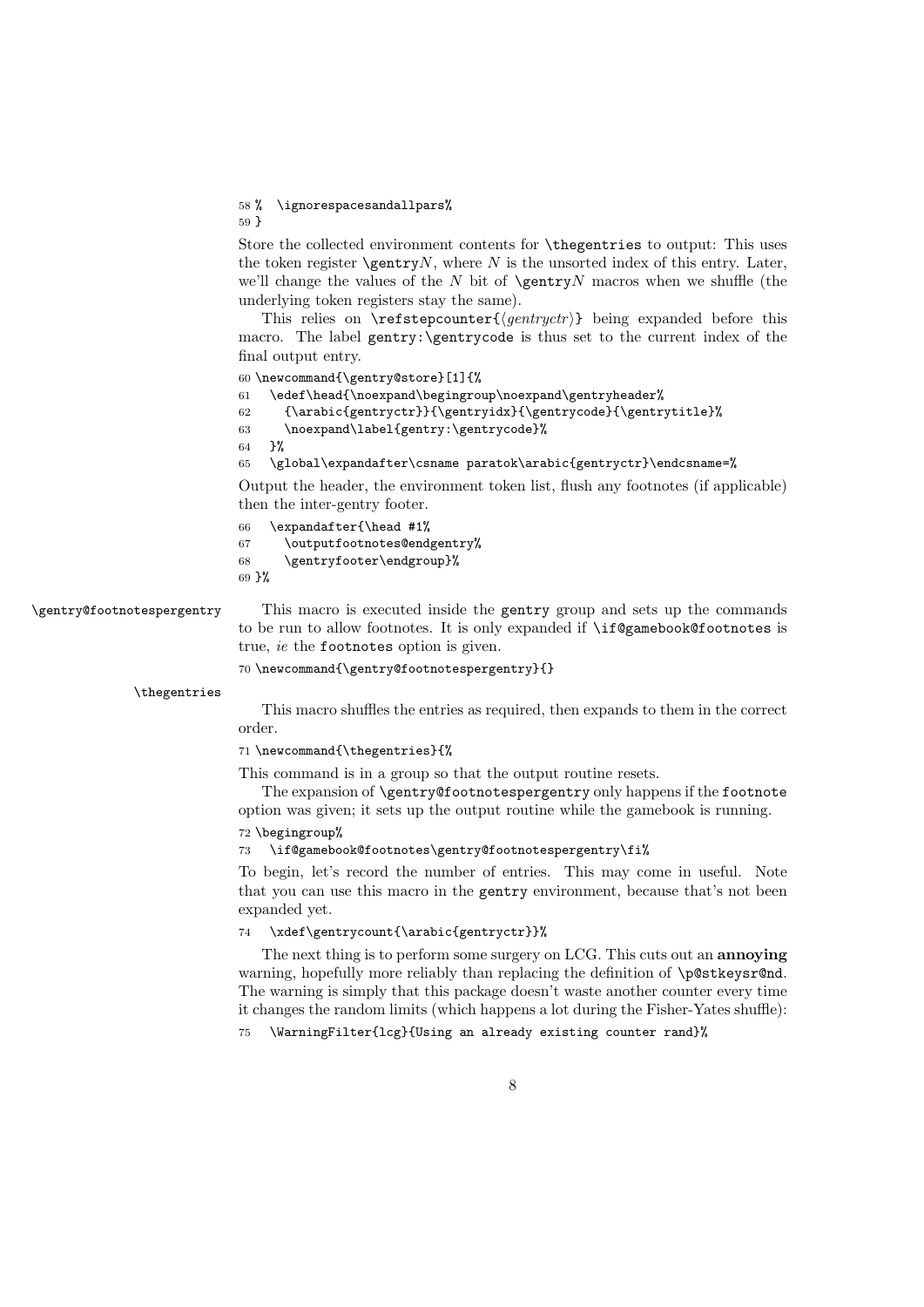#### The output routine and end-of-page footnotes

The idea is to keep footnotes always on the same page as their mark where possible.

LATEX does lots of fun things with the output routine, which we want to keep. So grab a copy of whatever the code is currently doing:

Here I'm using the **\edef** trick to expand **\the\output** into a token register, because using a macro causes a weird error about an "{" after "\the".

76 \newtoks\gentry@oldoutput{}%

77 \edef\mytmp@{\noexpand\gentry@oldoutput={\the\output}}\mytmp@%

For the footnotes, if we reach the end of a page without outputting them, we need to flush them.

\output is the output routine. It takes the page built up in \box255, annotates it with headers, footers etc, then ships it out. For our purposes, we only need to append the footnotes to the bottom of \box255.

78 \if@gamebook@footnotes\output={%

79 \def\gentry@deferoutput{\the\gentry@oldoutput}%

The \outputpenalty tells us why the output routine was called; generally, it's invoked whenever a new floatable environment is generated, or when a page is full. Anything less than -1000 means that the page was filled, so we should add any footnotes only in this case.

80 \ifnum\outputpenalty<-\@M\else%

81 \if\gentryshouldoutput0%

82 \unvbox255\def\gentry@deferoutput{}%

 $83 \qquad \text{leless}$ 

84 \expandafter\ifcsname footnotetoks\botmark\endcsname%

- 85 \expandafter\if\expandafter\relax\expandafter%
- 86 \detokenize\expandafter{\csname footnotetoks\botmark\endcsname}\relax\else%
- 87 \global\setbox255=\vbox to \vsize{%
- 88 \unvbox255\vfill\outputfootnotes@endpage}%
- 89  $\tilde{\iota}$

```
90 \tilde{i}\
```

```
91 \gentry@deferoutput%
```

```
92 % \the\gentry@oldoutput
```
93 }\fi%

### The Shuffling Algorithm

The basic shuffling algorithm is to first shuffle all entries, except for those marked with a fixed index, then to ge through the fixed-index entries in order and swap them into their final place.

The original version of this package had a bug relating to multiple fixed-index entries (now fixed). In short, let A, B, and C be indices; if  $A < B$  and (unshuffled) entry number  $A$  was fixed at (shuffled) location  $B$ , while (unshuffled) entry number B was fixed at (shuffled) location  $C$ , so during the "shuffle," A would be swapped with  $B$ , then  $B$  would be swapped with  $C$ , resulting in  $A$  appearing at  $C$  in the text, not  $B$  as requested. Because the unshuffled index doesn't appear in either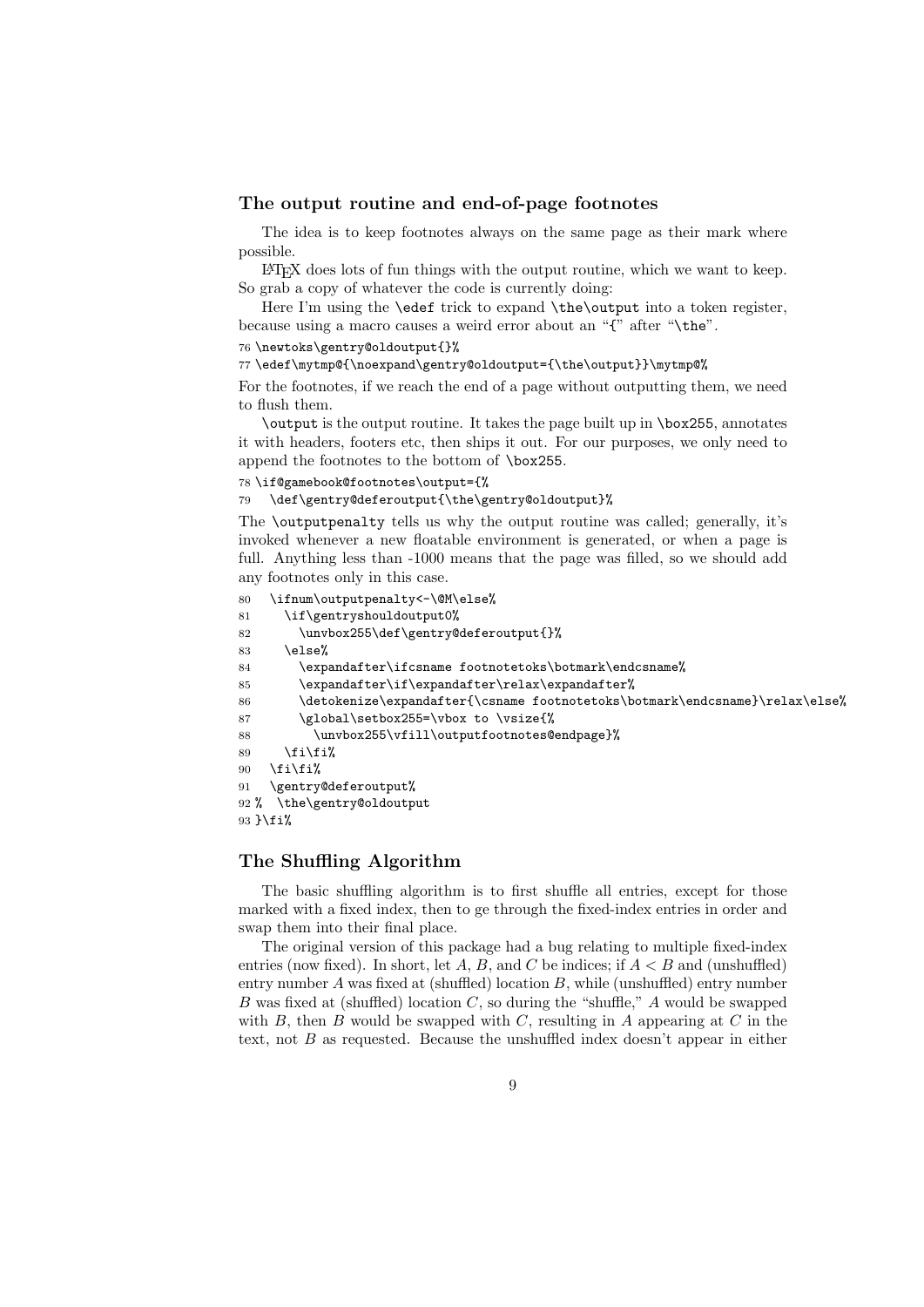the source or output document, this could be difficult to diagnose; the author simply saw one of their entries ending up in the wrong place.

TEX has well beyond 255 token registers these days, so don't bother to check that limit.

The LCG package provides a suitable pseudo-random number generator. What we want is a repeatable series of disparate numbers, not an especially random one.

- 1. Work out how many entries there are  $(N)$ . Provided  $\theta$  thegentries is called at the end, this is just the value of gentryctr
- 2. Declare a set of token registers named  $\partial x$ , where n is each integer  $1... N$  inclusive. These will hold the contents of the entry.
- 3. Declare a set of macros named \paraidxn, where n is each integer  $1...N$ inclusive, each initialised to  $n$ . These will hold the number of the entry.
- 4. Shuffle elements  $\{2 : N-1\}$ , in that array. For  $i = 2$  through  $N-2$ 
	- (a) Let R be a random number between i and  $N-1$  inclusive
	- (b) If  $R \neq i$  then swap macros \gentrytoksR and \gentrytoksi
	- (c) If  $R \neq i$  then swap macros \paraIdxR and \gentryidxi
- 5. If a jukebox index sort is requested, perform an optimisation pass (see below)

6. For  $i = 1:n$ , output token reg i

Define macros  $\cosh$  paraIdxn $\end{math}$ endcsname containing the arabic original gentry number to be put out on the nth output gentry.

#### gentrycount

94 \xdef\gentrycount{\arabic{gentryctr}}%

we can reuse gentryctr; we've finished this set of paras and kept the total count.

95 \setcounter{gentryctr}{0}%

If there are fewer than 3 entries, don't try and shuffle.

- 96 \ifthenelse{\gentrycount<3}{}{%SHUFFLE START
- 97 \whiledo{\not{\value{gentryctr}>\gentrycount}}{%
- 98 \edef\gentryidxu{\arabic{gentryctr}}%
- 99 \expandafter\xdef\csname paraIdx\gentryidxu\endcsname{\gentryidxu}%
- 100 \typeout{DEFINED paraIdx\gentryidxu}%
- 101 \stepcounter{gentryctr}%
- 102 }%
- gentryidxu The \gentryidxu macro can be used inside a gentry to obtain the current arabic shuffled index of the entry.
- gentryidxs The \gentryidxs macro can be used inside a gentry to obtain the arabic original unshuffled index of the entry (the first gentry is 1, and this counter resets after each expansion of \thegentries).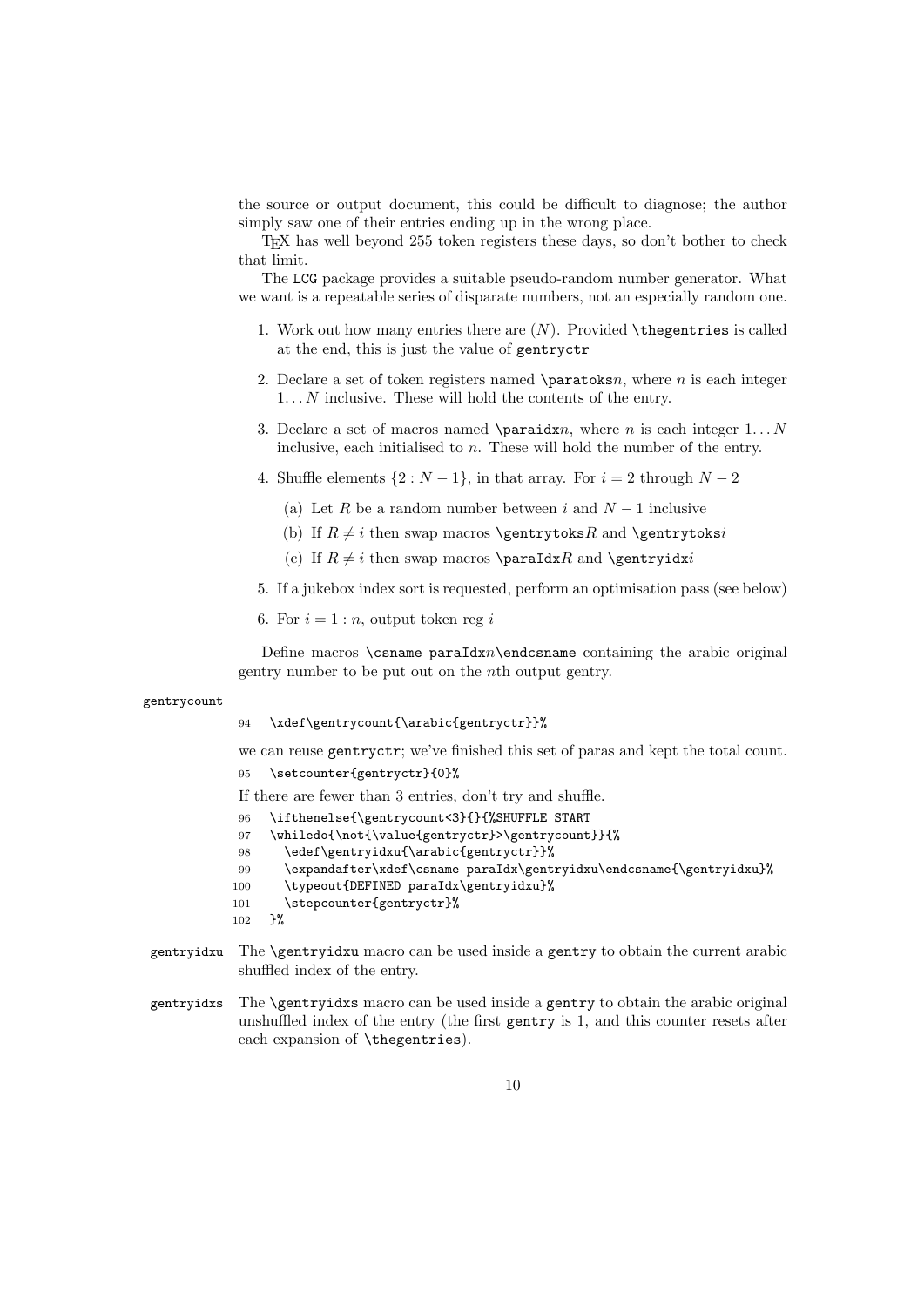103 \if@gamebook@shuffle%

```
104 \setcounter{rand}{\gentrycount}%
```

```
105 \addtocounter{rand}{-1}\edef%
```
106 \stoppoint{\arabic{rand}}%

First, shuffle everything that isn't fixed down. Don't renumber para 1 or \gentrycount; Fisher-Yates-shuffle the rest NB: we stop at \gentrycount−2, because \gentrycount−1 would only shuffle with itself.

```
107 \setcounter{gentryctr}{2}%
```
108 \chgrand[last=\stoppoint]%

```
109 \whiledo{\value{gentryctr}<\stoppoint}{%
```
If this is to be swapped with a fixed position, skip it

```
110 \edef\gentryidxu{\arabic{gentryctr}}%
```

```
111 \expandafter\ifcsname fixedat\gentryidxu\endcsname%
```
112 \gamebook@info{Not shuffling \gentryidxu; fixed pos}%

```
113 \stepcounter{gentryctr}%
```
114 \else%

```
115 \gamebook@info{Shuffling \gentryidxu}%
```
116 \stepcounter{gentryctr}%

117 \edef\nextidx{\arabic{gentryctr}}%

Roll the dice. If we've hit an entry with fixed position, we must skip it, or it would end up being swapped out into fixedat\arabic{rand} instead.

```
118 \chgrand[first=\nextidx]%
```

```
119 \qquad \text{Yand\%}
```

```
120 \expandafter\ifcsname fixedat\arabic{rand}\endcsname\else%
121 \gamebook@info{Shuffling \gentryidxu to \arabic{rand}}%
122 \macroswap{paraIdx\gentryidxu}{paraIdx\arabic{rand}}%
123 \qquad \text{If } i\%
```

```
124 \fi%
```
125 }%

Now move fixed entries into their final place:

```
126 \setcounter{gentryctr}{2}%
```

```
127 \whiledo{\not{\value{gentryctr}>\stoppoint}}{%
```

```
128 \edef\gentryidxu{\arabic{gentryctr}}%
```

```
129 \expandafter\ifcsname fixedat\gentryidxu\endcsname%
```

```
130 \expandafter\edef\expandafter\mydest\expandafter%
```

```
131 {\expandafter\csname fixedat\gentryidxu\endcsname}%
```

```
132 \gamebook@info{MOVING FIXED GAMEBOOK ENTRY INTO PLACE: \gentryidxu -> \mydest}%
133 \macroswap{paraIdx\gentryidxu}%
```
134 {paraIdx\expandafter\csname fixedat\gentryidxu\endcsname}%

Edge case: It's possible that we also have fixedat\mydest; in which case that would be messed up with the reshuffling. So we need to rename that to fixedat\gentryidxu as well, then reprocess this index

```
135 \expandafter\ifcsname fixedat\mydest\endcsname%
```

```
136 \macroswap{fixedat\gentryidxu}{fixedat\mydest}%
```

```
137 \expandafter\global\expandafter\let\csname fixedat\mydest\endcsname\@undefined%
138 \addtocounter{gentryctr}{-1}%
```

```
139 \fi%
```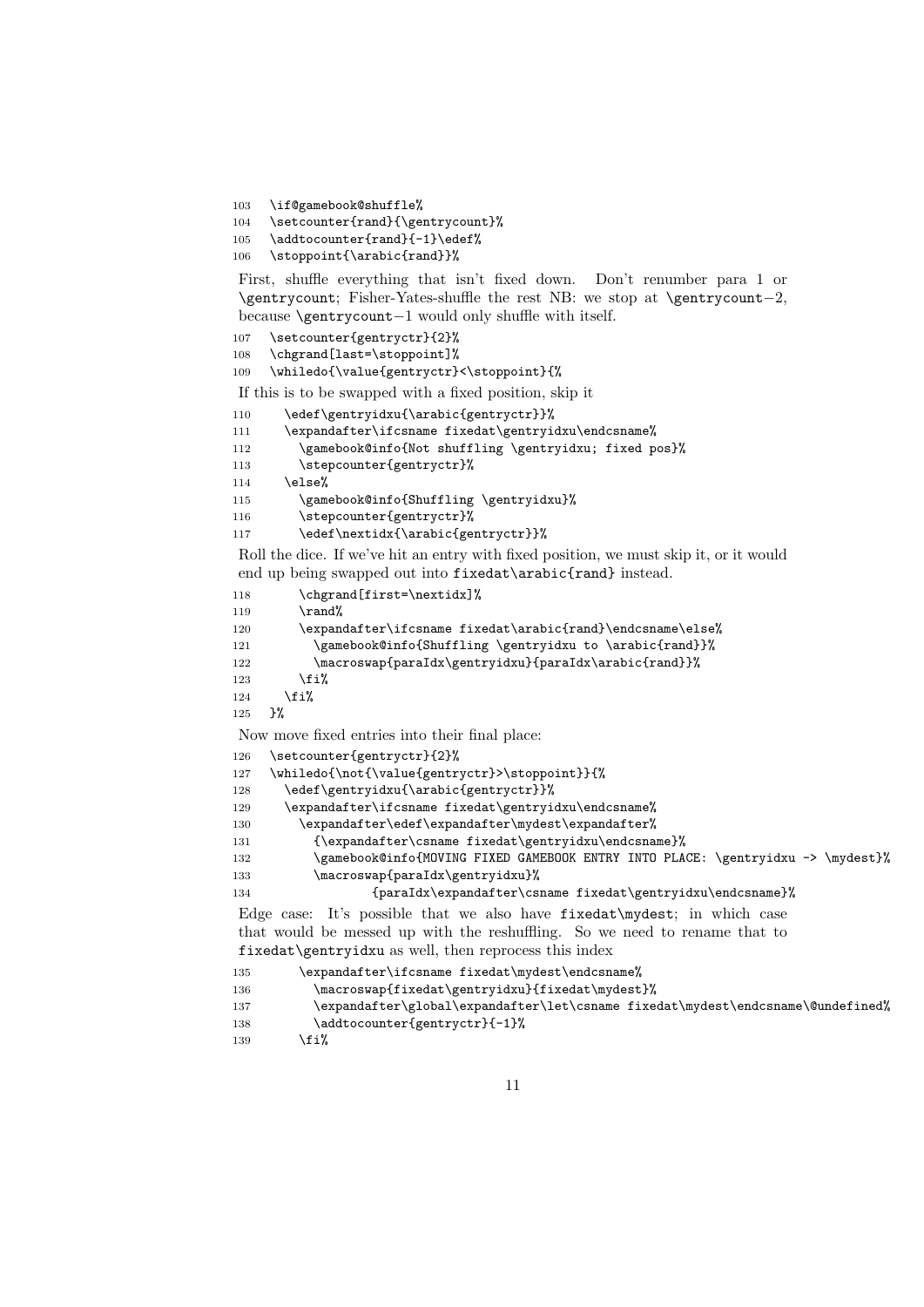if we are doing a jukebox shuffle, remember which final entries are fixed, so they don't get moved.

```
140 \ifcsname gamebook@jukebox\endcsname%
141 \expandafter\def\csname fixedto\mydest\endcsname{}%
142 \overrightarrow{12}143 \{f_i\}144 \stepcounter{gentryctr}%
145 }%
```
The jukebox shuffle requires an extra pass. This must come after moving fixed entries into their final place, to allow us to compare the initial indicies. We make a reasonable effort:

- $\bullet$  t is the current index
- $\bullet$  u is the next index
- $r$  is a random index after  $u$  (make 3 attempts to find a non-fixed  $r$ )
- if abs $(t u) = 1$  and r is not fixed, then swap u and r if u is not fixed; otherwise:
- if abs $(t u) = 1$  and r is not fixed, then swap t and r if t is not fixed;
- otherwise, give up.

```
146 \ifcsname gamebook@jukebox\endcsname%
147 \ifnum\gentrycount<6%
148 \gamebook@info{Jukebox pass skipped; too few entries}%
149 \else%
150 \setcounter{gentryctr}{2}%
151 \whiledo{\not{\value{gentryctr}=\stoppoint}}{%
152 \edef\gentryidxt{\arabic{gentryctr}}%
153 \edef\curpos{\csname paraIdx\gentryidxt\endcsname}%
154 \stepcounter{gentryctr}%
155 \edef\gentryidxu{\arabic{gentryctr}}%
156 \edef\nextpos{\csname paraIdx\gentryidxu\endcsname}%
157 \edef\pdiff{\the\numexpr\curpos+\nextpos}%
158 \ifnum\pdiff<0\edef\pdiff{\the\numexpr-\pdiff}\fi%
159 \edef\sdiff{\the\numexpr\curpos-\nextpos}%
160 \ifnum\sdiff<0\edef\sdiff{\the\numexpr-\sdiff}\fi%
161 \ifnum\pdiff<\sdiff\relax\def\thediff{\pdiff}\else\def\thediff{\sdiff}\fi%
162 \ifnum\thediff=1%
163 \gamebook@info{Jukebox: entries are too close: %
164 \gentryidxt,\gentryidxu\space (original \curpos,\nextpos)}%
165 \chgrand[first=\numexpr\gentryidxu+1]%
166 \text{vand}167 \expandafter\ifcsname fixedto\arabic{rand}\endcsname\rand\fi%
168 \expandafter\ifcsname fixedto\arabic{rand}\endcsname\rand\fi%
169 \expandafter\ifcsname fixedto\arabic{rand}\endcsname%
170 \gamebook@info{Can't reshuffle: failed to find non-fixed index}%
```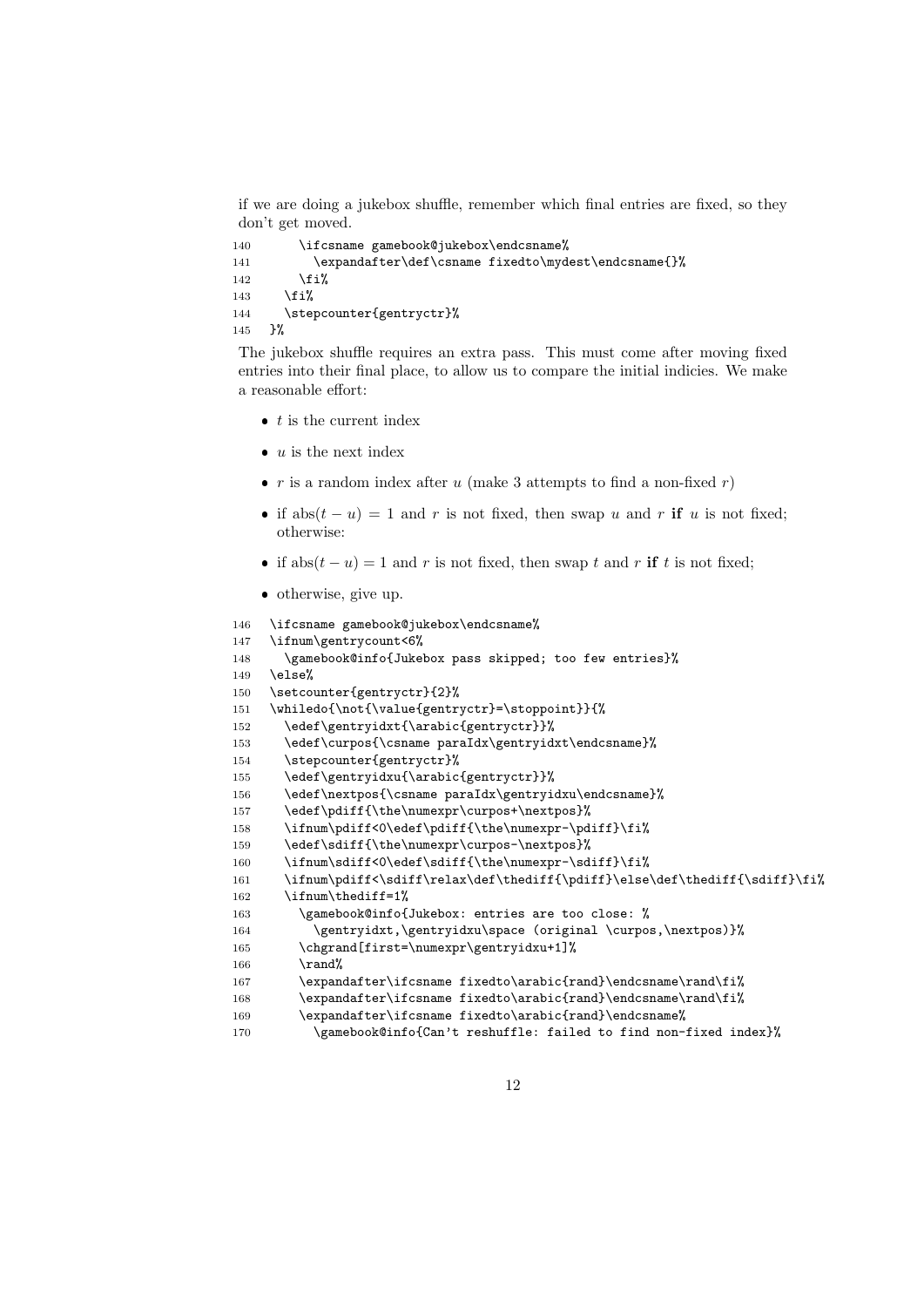```
171 \else%
172 \ifcsname fixedto\gentryidxu\endcsname%
173 \ifcsname fixedto\gentryidxt\endcsname%
174 \gamebook@info{Can't reshuffle: \curpos\space and %
175 \nextpos\space are both fixed.}%
176 \else%
177 \gamebook@info{Reshuffling \gentryidxt\space to \arabic{rand}}%
178 \macroswap{paraIdx\gentryidxt}{paraIdx\arabic{rand}}%
179 \quad \text{if } \mathbf{i}180 \else%
181 \gamebook@info{Reshuffling \gentryidxu\space to%
182 \arabic{rand} (alt)}%
183 \macroswap{paraIdx\gentryidxu}{paraIdx\arabic{rand}}%
184 \if{ififif?}185 }%
186 \fi\fi\
187 }\fi%SHUFFLE END
Now we can output the gentry token registers to let LAT<sub>EX</sub> do its thing:
188 \gamebook@info{Shuffled! Gentry order:}%
189 \setcounter{gentryctr}{1}%
190 \whiledo{\not{\value{gentryctr}>\gentrycount}}{%
191 \edef\gentryidxu{\arabic{gentryctr}}%
192 \gamebook@info{\gentryidxu -> \csname paraIdx\gentryidxu\endcsname}%
193 \stepcounter{gentryctr}%
194 }%
    We can reuse the same counter again to output
195 \setcounter{gentryctr}{0}%
196 \gamebook@info{Outputting \gentrycount\space gamebook entries}%
197 \whiledo{\value{gentryctr}<\gentrycount}{%
Use refstepcounter in the loop to allow \lambda abel to work as expected.
198 \refstepcounter{gentryctr}%
Keep last entry on its own page
199 \ifthenelse{\value{gentryctr}=\gentrycount}{%
200 \gamebook@beforelast%
201 }{}%
202 \edef\gentryidxu{\arabic{gentryctr}}%
203 \xdef\gentryidxs{\csname paraIdx\gentryidxu\endcsname}%
204 \gamebook@info{Output gentry \gentryidxu\ of \gentrycount,%
205 original idx \gentryidxs}%
Output the stored entry body, stripping any extraneous space:
206 \the\csname paratok\gentryidxs\endcsname%
207 }%
Finally, we clear the registers and reset the counter in case we want to start again
```
(NB: fixedto is scope to the current block only, so no need to clear that)

```
208 \gamebook@info{All gamebook entries added to main vertical list}%
209 \setcounter{gentryctr}{1}%
```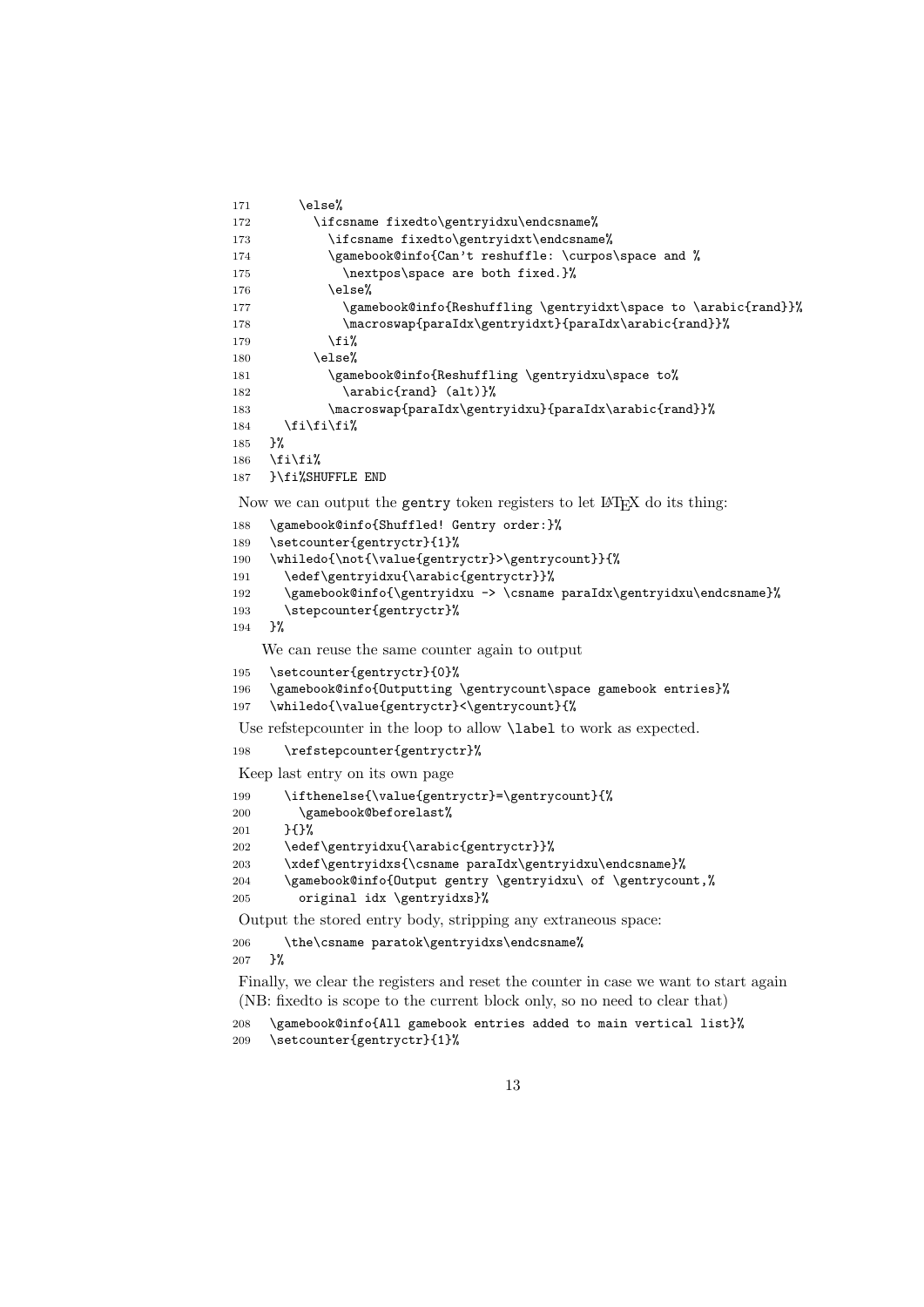```
210 \whiledo{\not{\value{gentryctr}>\gentrycount}}{%
211 \edef\gentryidxu{\arabic{gentryctr}}%
212 \expandafter\global\expandafter\let%
213 \csname paratok\gentryidxu\endcsname\@undefined%
214 \expandafter\ifcsname fixedat\gentryidxu\endcsname%
215 \expandafter\global\expandafter\let%
216 \csname fixedat\gentryidxu\endcsname\@undefined%
217 \fi'.
218 \stepcounter{gentryctr}%
219 }%
220 \setcounter{gentryctr}{0}%
221 \eject%
222 \endgroup%
223 }%
```
The final \eject ensures that the output routine has flushed as many pages as it can, before the output routine is reset again.

\gentryheader  ${\lbrace \text{counterIdx} \rbrace \lbrace \text{fixedIdx} \rbrace \lbrace \text{code}}{\lbrace \text{title} \rbrace}$ 

This macro is called before outputting the header. Its job is to format whatever header information the user wants to see on each entry; generally, this will be the page number.

It takes 4 parameters:

- 1. The unshuffled index value (to help an author find an entry in the original text)
- 2. The fixed index value, if any; otherwise an empty argument
- 3. The user-entered unique code for this entry
- 4. The user-supplied title, if any; otherwise an empty argument

The value of the output index can be obtained with  $\arabic{gentryctr}$ 

```
224 \newcommand{\gentryheader}[4]{%
```

```
225 \noindent\textbf{\Huge\arabic{gentryctr}\large\ #4}%
```

```
226 \nopagebreak%
```

```
227 \vspace{0.3em}%
```
- 228 \nopagebreak%
- 229 \par%
- 230 \marginpar{#3}%
- 231 }%

```
gentryshouldoutput This macro may be called from the output routine, and can be used to suppress
                     page breaks. It was added because it proves fairly easy to write custom divider
                     routines that can produce blank pages. If it expands to the number 1, then the
                     page will be output; if it expands to 0, it will not be.
```
For example, the following will prevent pages that are less than 80% full.

```
\renewcommand{\gentryshouldoutput}{%
```
\ifdim\pagetotal>0.8\pagegoal\relax1\else 0\fi}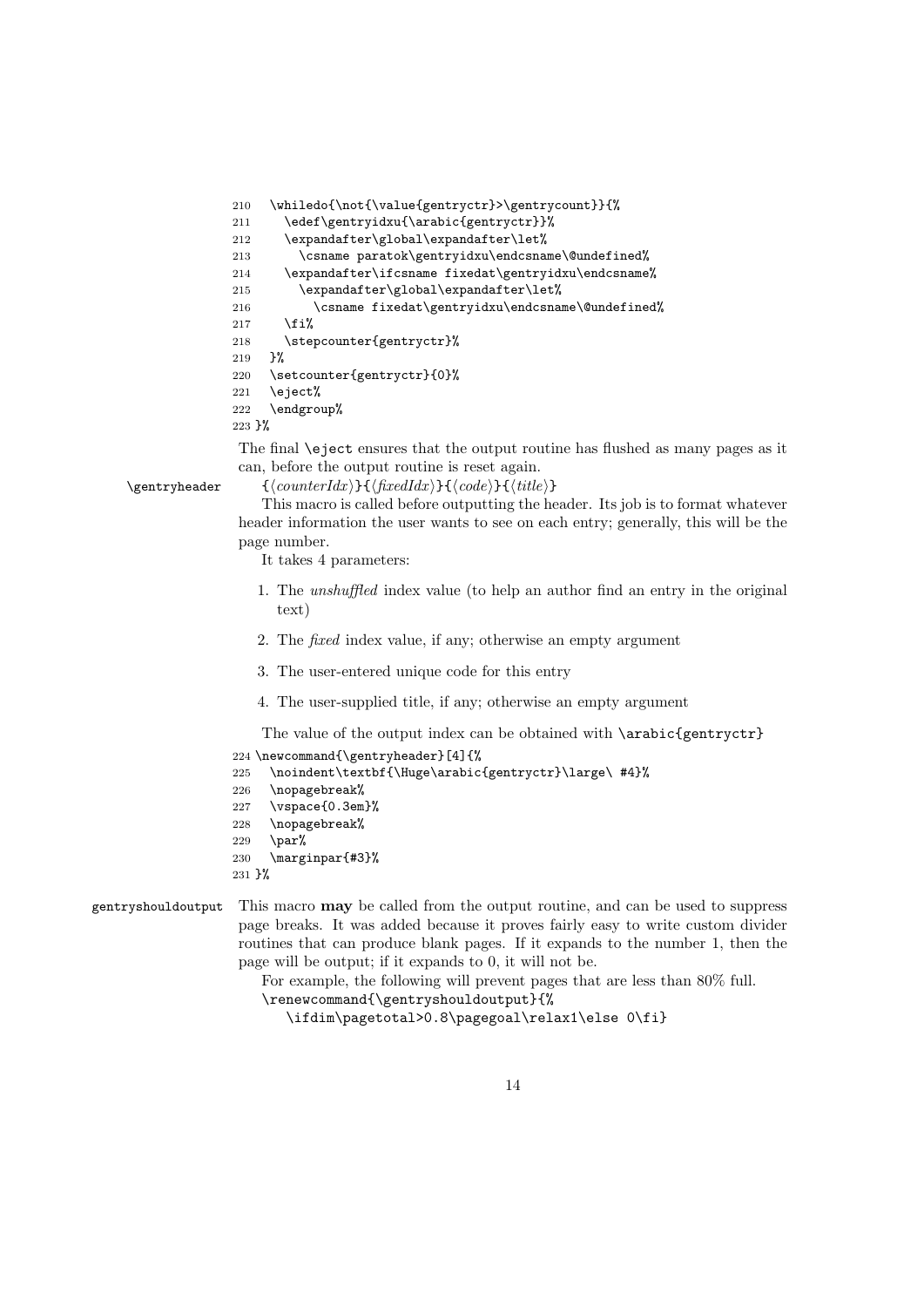Caution: if this macro continually tests false, then material will eventually be discarded from the main vertical list to ensure that TEX can complete the output of the document. If you redefine this macro, make sure to check out output carefully for missing text.

```
232 \newcommand{\gentryshouldoutput}{1}
```
\gentryfooter This takes no arguments and is simply expanded after the entry is typeset.

The default adds some vertical space and a simple separator. 233 \newcommand{\gentryfooter}{% 234 \par\vspace{2em}\centerline{---}\vspace{2em plus 1in}\par%

```
235 }%
```
\ignorespacesandallpars@ This is a technique described on  $\operatorname{StackExchange}$ <sup>3</sup>.

This is used to ensure that extra space at the start and end of the gentry environment is ignored.

```
236 \def\ignorespacesandallpars@{%
237 \@ifnextchar\par%
238 {\expandafter\ignorespacesandallpars\@gobble}%
239 {}%
240 }%
```
 $\{\langle token \; register \rangle\}$  Token registers to hold each footnote.

Each footnote is held in its own token register, so that we can control which footnotes appear on each page.

LATEX would normally use saveboxes to store footnotes, but I prefer to hold off on expanding them until we know which page they're to be expanded on, which saves some difficulties (and perhaps creates others).

To start with, modify LATEX's **\@makefnmark** to output a mark for the footnote, holding its index. This tells the output routine which footnotes to include at the end of the page. The \in@out macro is only defined when outputting footnotes, so suppresses this mark when we don't need it.

```
241 \g@addto@macro{\@makefnmark}{%
242 \ifcsname in@out\endcsname\else%
243 \mark{\arabic{\@mpfn}}%
244 \forallfi%
245 }%
```
The \footnotetext@save is a convenience that takes the the footnote counter value in the first argument, the token register as a second argument, and the token list (footnote text) as the third.

```
246 \g@addto@macro{\gentry@footnotespergentry}{%
247 \newcommand{\@footnotetext@save}[3]{%
248 \global\newtoks#2{}%
249 \global#2={\noindent\@footnotemark{}#3}%
250 }}%
```
<sup>3</sup>https://tex.stackexchange.com/questions/179016/

ignore-spaces-and-pars-after-an-environment#179034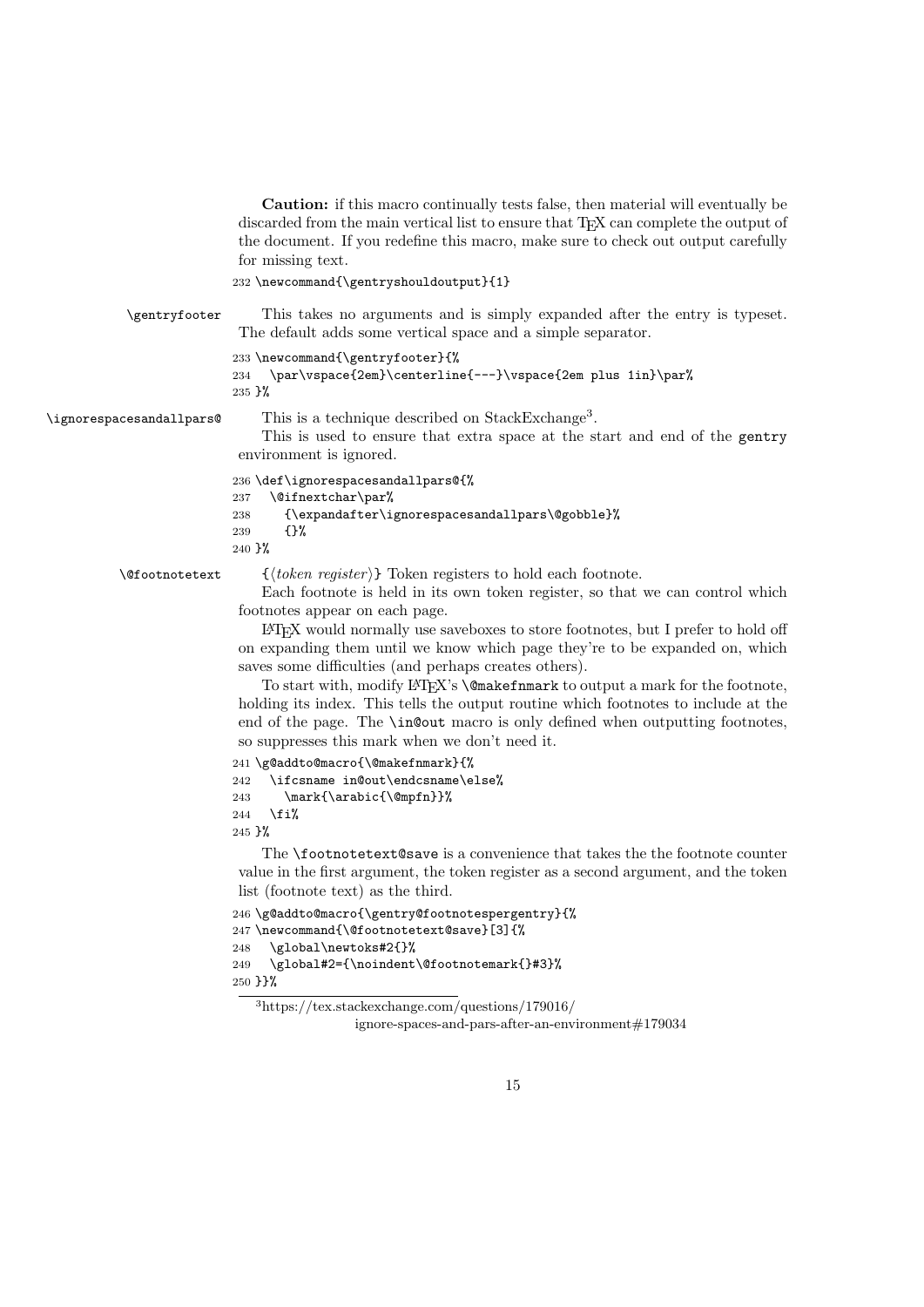\@footnotetext@save unpacks the arguments for \@footnotetext@save@. This one uses the value of the \@mpfn counter to unpack the footnote counter, the token register (full csname) as the first argument, and the token list (footnote text) as the second.

```
251 \g@addto@macro{\gentry@footnotespergentry}{%
252 \newcommand{\@footnotetext@save@}[2]{%
253 \edef\@tmp@{\expandafter\arabic{\@mpfn}}%
254 \expandafter\@footnotetext@save\expandafter{\@tmp@}{#1}{#2}%
255 }}%
```
Footnotes are built in a group, so that \in@out can be defined locally to indicate that footnotes are being built (which stops spurious \marks).

```
256 \g@addto@macro{\gentry@footnotespergentry}{%
257 \renewcommand{\@footnotetext}[1]{%
258 \begingroup%
259 \def\in@out{}% flag that we're building footnotes
260 \edef\@tmp{\expandafter\csname footnotetoks\arabic{\@mpfn}\endcsname}%
261 \expandafter\@footnotetext@save@\expandafter{\@tmp}{%
262 % This fixes up the use of \cs{footnotemark} within footnotes:
263 #1}%
264 \endgroup%
265 }}%
```

```
\outputfootnotes \{ \langle maxIdx \rangle \}
```
Command to output the footnotes, which are just in  $\delta$  footnotetoks N for now. An end user can call this at any point in the text to set out the footnotes.

This macro takes one argument, being the maximum index of footnotes to output, inclusive. Footnotes after this index will be excluded. If not provided, the value provided by the counter  $\@ifnextchar[{\@model{A}}{\mathfrak{mfpn}}$ , which is the default LATEX counter, will be used.

```
266 \newcounter{fncounter}%
```
267 \newcommand{\outputfootnotes}[1]{%

```
268 \begingroup%
```

```
269 \def\in@out{}% flag that footnotes are outputting; suppresses marks
270 \setcounter{fncounter}{1}%
```
Called in vertical mode, and don't want to throw a page break.

I'm not sure how LAT<sub>EX</sub> renders the footnote rule exactly, so I'm just using my own.

#### 271 \def\footnote@rule{%

The next line comes from the TUGboat suggestions, and protect against various user changes

```
272 \leftskip=0pt\rightskip=0pt\interlinepenalty=1000%
273 \penalty-1000%
274 \vspace{1pt plus 2pt minus 0.5pt}%
275 \hspace{-0.5in}\rule{1.5in}{0.4pt}\\%
276 }%
```
Invoke the output routine. This attempts to stop the output routine being invoked while we're adding the footnote rule, which could cause a blank footnote to appear.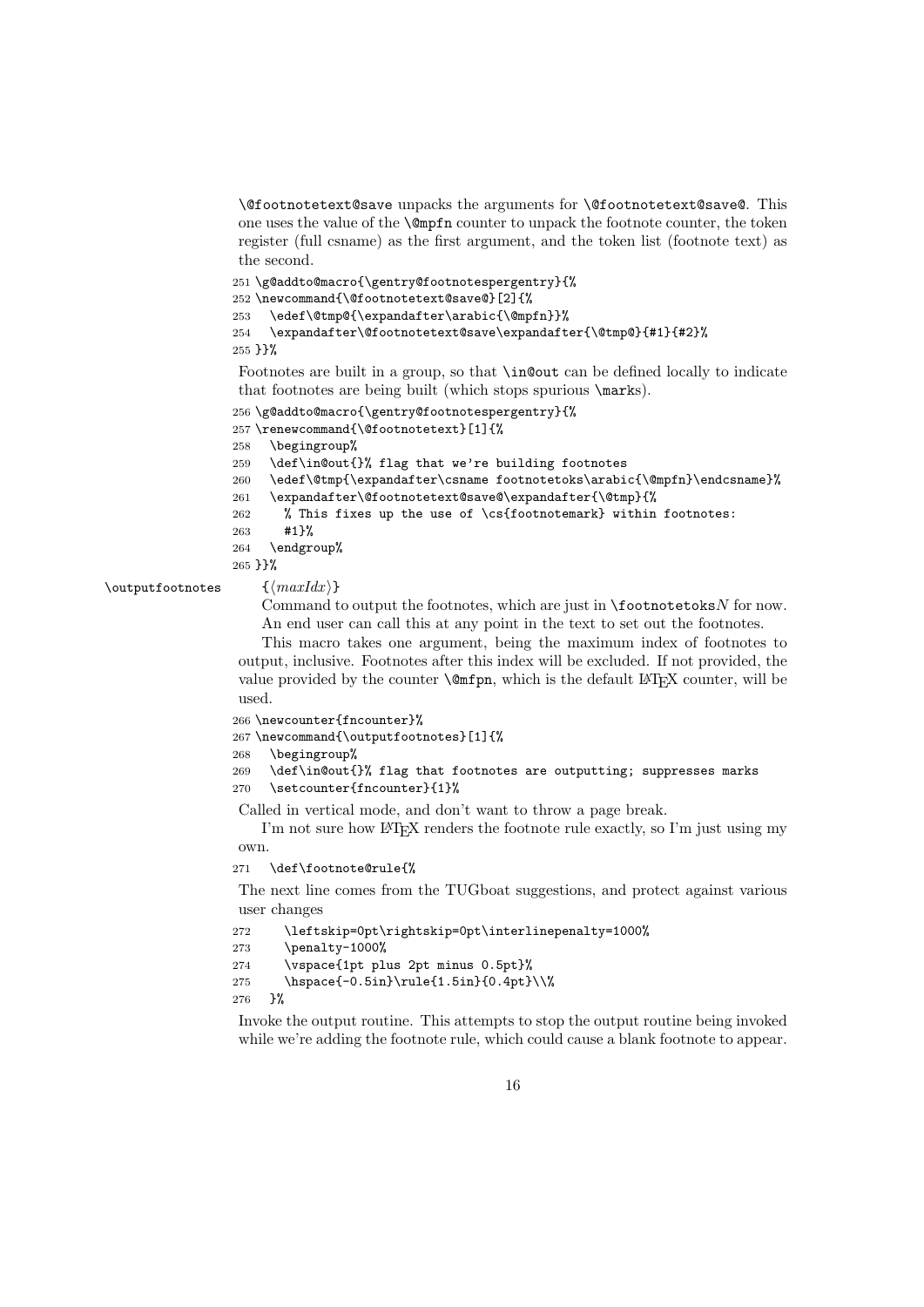Instead, it means some footnotes could appear on the subsequent page. To guard against this, footnotes are set into a \vbox to prevent page breaking.

The macro \footnote@rule is output before each footnote. The first time, it outputs a divider rule; subsequently, it just throws a new paragraph to keep footnotes on separate lines.

The next line comess from the TUGboat suggestions, and protect against various user changes

277 \outputpenalty=-\@MM\break%

278 \vbox{%

#### 279 \whiledo{\not{\value{fncounter}>#1}}{%

We are now looping over all possible entry numbers, in order. Some will already have been output, but we check them all anyway (it doesn't take much time).

First, we check if the macro exists. If it does, it must contain the value of the token register.

Next, we make sure that the token register has contents.

| 280 | \expandafter\ifcsname footnotetoks\arabic{fncounter}\endcsname% |
|-----|-----------------------------------------------------------------|
| 281 | \edef\tmp@@{\csname footnotetoks\arabic{fncounter}\endcsname}%  |

This **\detokenize** black magic tests if a token reg is actually empty<sup>4</sup>

| 282 | \expandafter\if\expandafter\relax\expandafter%           |
|-----|----------------------------------------------------------|
| 283 | \detokenize\expandafter{\the\tmp@@}\relax\else%          |
| 284 | \footnote@rule\gdef\footnote@rule{\ifvmode\else\par\fi}% |
| 285 | \interlinepenalty\interfootnotelinepenalty%              |

Actually output the footnotes.

Having output the footnote, clear the token register (to save memory), then use \let to clear the definition of the macro. This ensures that we don't try to output the same footnote twice (at page end and entry end).

| 286      | \expandafter\the\tmp@@%            |  |  |
|----------|------------------------------------|--|--|
| 287      | \global\expandafter\tmp@@={}%      |  |  |
| 288      | \expandafter\let\tmp@@\@undefined% |  |  |
| 289      | \fi\fi%                            |  |  |
| 290      | \stepcounter{fncounter}%           |  |  |
| 291      | ጉ%                                 |  |  |
| 292      | ጉ%                                 |  |  |
| 293      | \endgroup%                         |  |  |
| $294$ }% |                                    |  |  |

LATEX works by building up a little more than a page, then calling the output routine. The output routine then decides where to put the page end from the built-up material. If there is a footnote mark, it could come after the page end, so we can't rely on the fact that there's footnote register to determine if we should output footnotes or not. The edge case is: if the footnote mark is held back for the next page, the footnote text would appear on the footer of the page where being built when the mark was expanded, which is the page before the footnote.

<sup>4</sup>https://tex.stackexchange.com/questions/263733/

whats-the-best-practice-way-to-test-whether-parameter-is-empty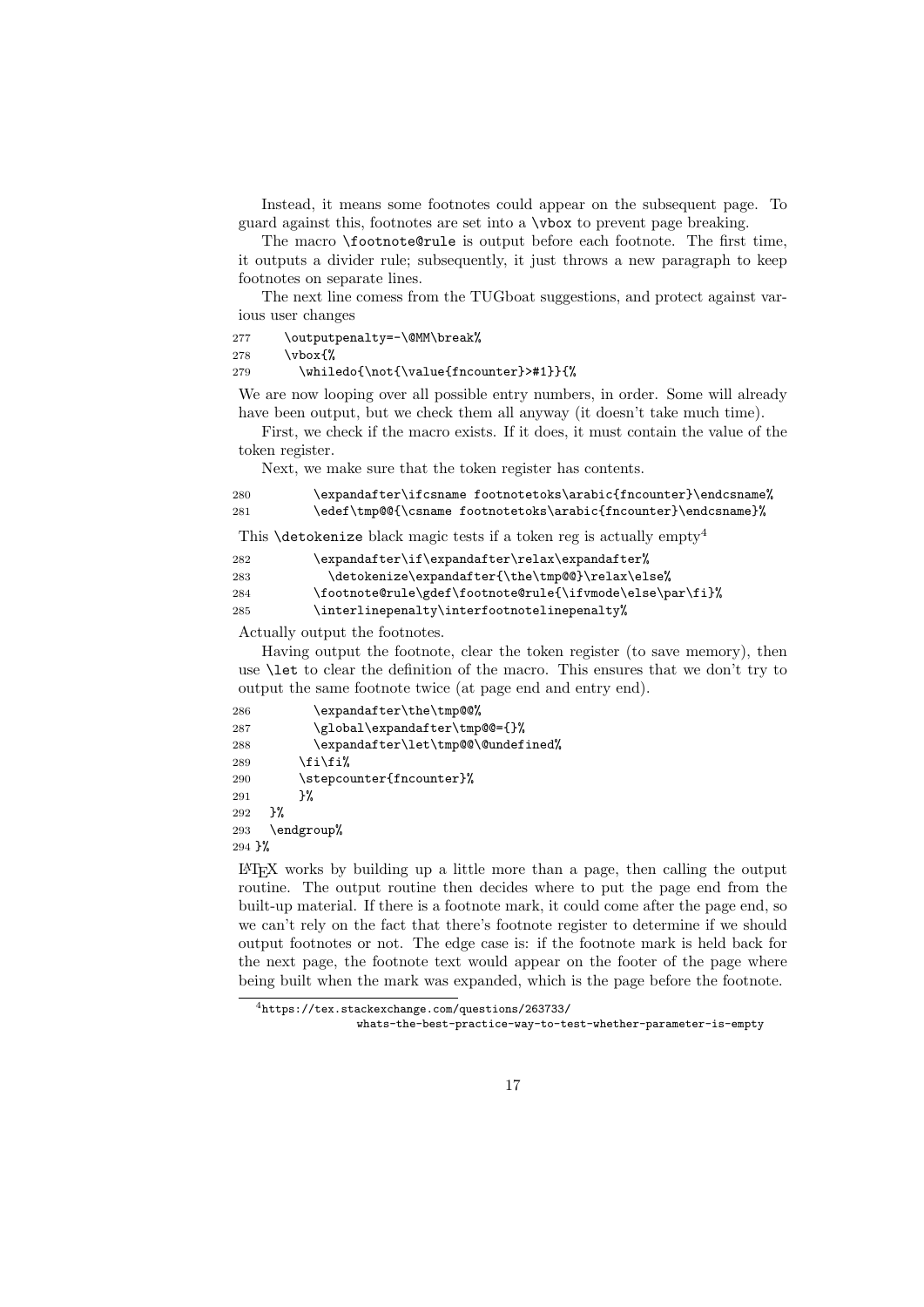| \outputfootnotes@endgentry | One fix for this is to have each footnote mark in the main body of the text<br>output a <b>\mark</b> containing the footnote's counter value, and output the footnotes<br>only to <b>\botmark</b> , which is the last <b>\mark</b> actually typeset on the page.<br>(see https://www.tug.org/TUGboat/Articles/tb11-4/tb30salomon.pdf, page<br>598, to read around footnotes).<br>This macro is called at the end of each gentry. It switches into vertical mode<br>(as ending gentry doesn't throw a \break or line end by itself), then we output all<br>footnotes so far (by reading the footnote counter $\emptyset$ mpfn, as this is "sequential"). |
|----------------------------|---------------------------------------------------------------------------------------------------------------------------------------------------------------------------------------------------------------------------------------------------------------------------------------------------------------------------------------------------------------------------------------------------------------------------------------------------------------------------------------------------------------------------------------------------------------------------------------------------------------------------------------------------------|
|                            | 295 \newcommand{\outputfootnotes@endgentry}{%<br>\if@gamebook@footnotes%<br>296<br>\nopagebreak\ifhmode\\\fi% get into vertical mode<br>297<br>\nopagebreak\outputfootnotes{\arabic{\@mpfn}}%<br>298<br>\fi%<br>299<br>300 }%                                                                                                                                                                                                                                                                                                                                                                                                                           |
| \noentryfoot               | This method simply suppresses footnotes at the end of the entry within the current<br>group. This forces footnotes within the current group to be printed at the bottom<br>of the page.<br>This is useful in the case where LAT <sub>F</sub> X expands the footnote at the end of the<br>entry, then decides to put the page split between the footnote mark and the text.<br>301 \newcommand{\noentryfoot}{\def\outputfootnotes@endgentry{}}                                                                                                                                                                                                           |
| \outputfootnotes@endpage   | This is called by the output routine at the end of each page. If \botmark has a<br>value, then we can output all footnotes up to that index.<br>302 \g@addto@macro{\gentry@footnotespergentry}{%<br>303 \newcommand{\outputfootnotes@endpage}{%<br>\expandafter\if\expandafter\relax\expandafter%<br>304<br>\detokenize\expandafter{\botmark}\relax\else%<br>305<br>\outputfootnotes{\botmark}%<br>306<br>\fi%<br>307<br>308 } }%                                                                                                                                                                                                                       |

# Change History

| v1.0                                                                                                                                                                                                                                                                                                                                | gentryidxu: Access shuffled index 10                                                                                                                                                                                                                 |
|-------------------------------------------------------------------------------------------------------------------------------------------------------------------------------------------------------------------------------------------------------------------------------------------------------------------------------------|------------------------------------------------------------------------------------------------------------------------------------------------------------------------------------------------------------------------------------------------------|
| General: Initial Release $\ldots \ldots 1$<br>endpage: Endpage option $\dots$ 4<br>footnote: Footnote option $\ldots$ . 3<br>noshuffle: Noshuffle option $\ldots$ 3<br>verbose: Verbose option  4<br>v1.1<br>General: Bugfix: edge case with<br>clashing fixed-index entries $\dots$ 1<br>gentryidxs: Access original index<br>- 10 | v1.2<br>General: Bugfix: footnotes set<br>justified on last line $\ldots \ldots \ldots 1$<br>v1.3<br>gentryshouldoutput: Suppress<br>short pages option $\dots \dots 14$<br>jukebox: Feature: "jukebox"<br>shuffle $\dots\dots\dots\dots\dots\dots3$ |
|                                                                                                                                                                                                                                                                                                                                     |                                                                                                                                                                                                                                                      |